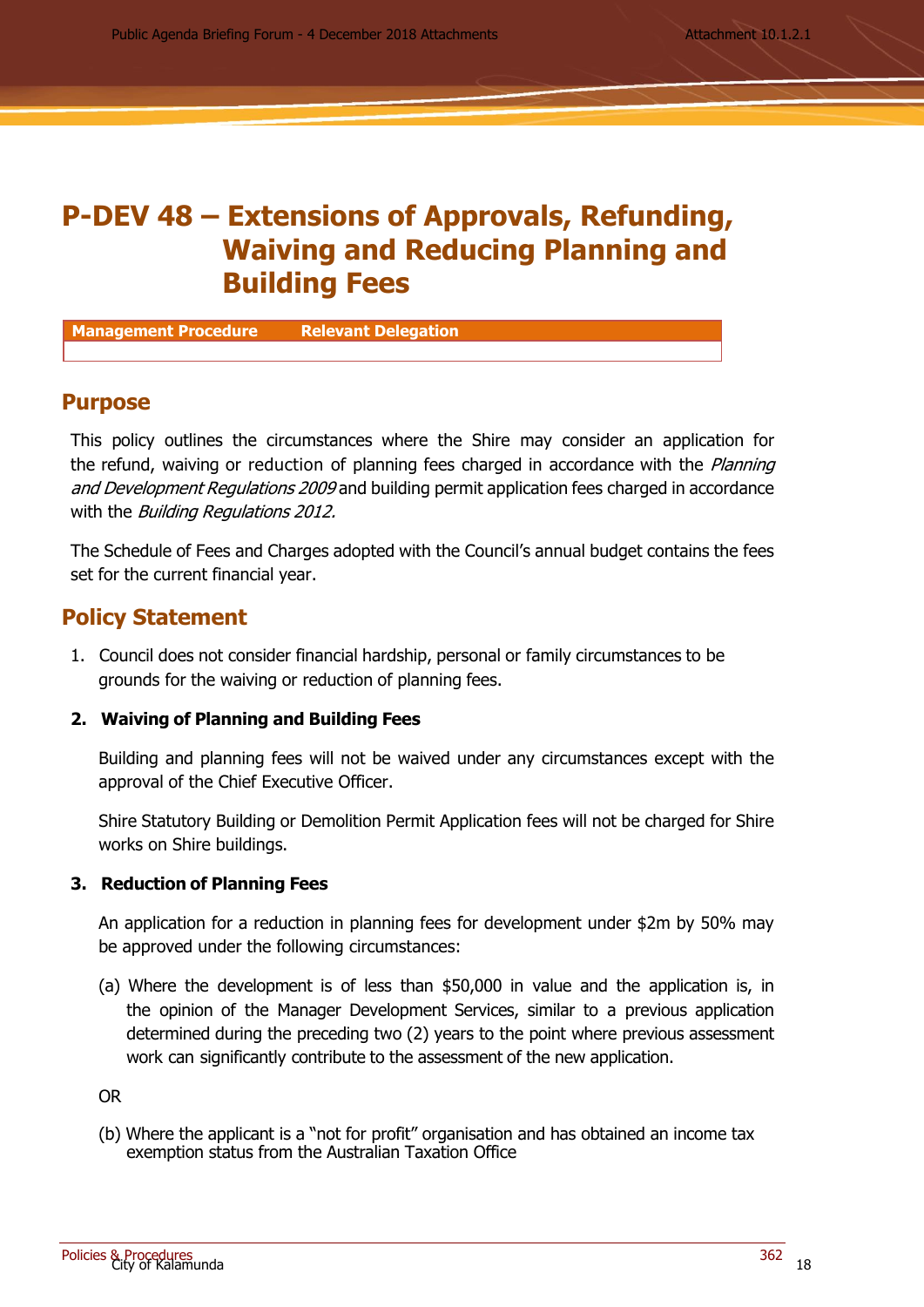## OR

- (c) Where the application relates to development of a property listed on the Shire's Local Planning Scheme Heritage List, applicants/owners may have fees reduced where:
	- i. The proposed development would not otherwise require a development application if it were a property not listed on the Scheme Heritage List; or
	- ii. The sole purpose of the proposed development is to restore or conserve the heritage attributes of a heritage significant building and/or site; or
	- iii. Where the proposed development consists solely of the demolition of non-original fabric and which has no adverse impact on the heritage significance associated with the place; or
	- iv. The development application involves partial demolition which has no adverse impact on the heritage significance associated with the heritage listed place.

Where an application for a fee reduction is made under (b) or (c) above, the applicant will be required to provide sufficient evidence at the time of submitting the request.

# **4. Refund of Planning Fees**

The Shire will consider a written request for the refund of planning fees where the application is withdrawn prior to a determination being issued only in the following circumstances:

- (a) Where, in the opinion of the Manager Development Services, no assessment work has been undertaken by the Shire and the application is subsequently withdrawn in writing within seven (7) days of the date of application, up to 90% of the application fee may be refunded.
- (b) Where assessment work has commenced by the Shire, a refund of 50% of the application fee may be approved where:
	- (i) The application has not been advertised; and
	- (ii) The application is withdrawn in writing by the applicant within twenty one (21) days of lodgement of the application.

#### **5. Costs and Expenses**

The Shire will not waive or reduce any costs or expenses that may be charged to an applicant where these are incurred through the provision of a service under regulation 49 (1) of the Planning and Development Regulations 2009 regardless of whether a reduced application fee under 3(a), (b), (c) or (d) has been approved.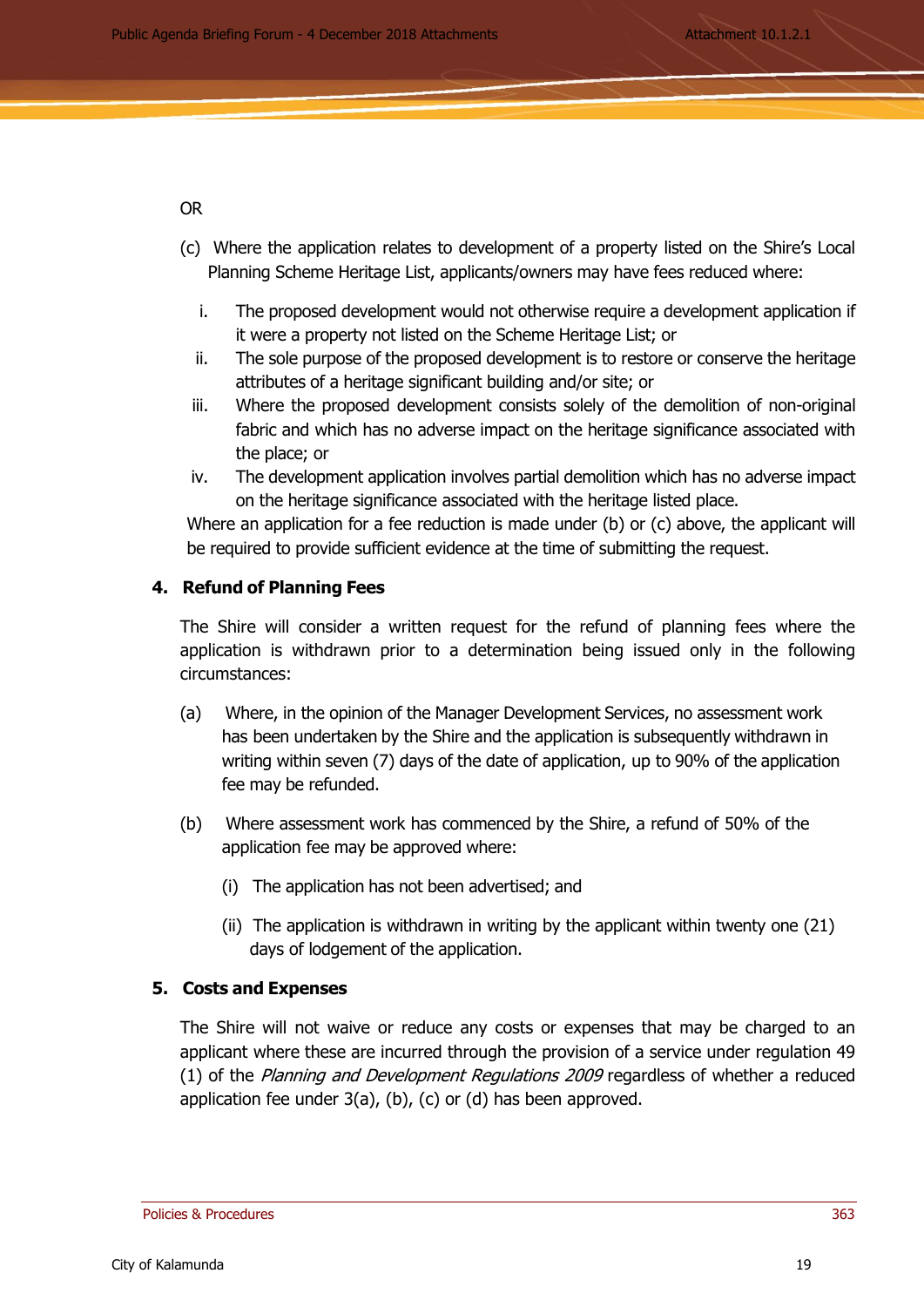Public Agenda Briefing Forum - 4 December 2018 Attachments **Attachment 10.1.2.1** 

# **6. Variations to Planning Approvals**

## **a) Amending or Revoking a Planning Approval**

- i. A reduction in fees of 50% shall apply to applications to amend a planning approval. Clause 8.3 of Local Planning Scheme No. 3 requires that Council may, on written application from the owner of the land which planning approval has been granted, revoke or amend the planning approval prior to the commencement of the use or development.
- ii. In determining whether to allow the amendment of a planning approval, Council will consider whether the nature and extent of the proposed amendment is such that the use or development the subject of the planning approval:
	- (a) remains, in substance, the same; or
	- (b) is changed so a new and different use or development is proposed.
- iii. If the nature and extent of the proposed amendments is such that there is a new and different use or development to that which was the subject of the planning approval, Council may refuse to allow amendment of the planning approval.
- iv. If an application to amend planning approval is refused, nothing in this Policy shall preclude the applicant from making, and Council from determining, a new application for planning approval for the use or development the subject of the amendment application.
- v. Where a request to amend a planning approval is approved, a letter will be issued advising the applicant of this. A new approval will not be issued. The original planning approval (including conditions) will remain operative, subject to any amendments approved by Council.

# **b) Extension of the Term of a Planning Approval**

- i. A request to extend the term of a planning approval must be accompanied by a fee equal to 50% of the fee as if the application were a new application under the Shire's Schedule of Planning Fees.
- ii. The ability to renew planning approvals is provided under clause 10.5.2 of the Scheme as a written request for an extension of the term of a planning approval at any time prior to the expiry of the approval period.
- iii. Where a renewal is granted, a period of up to a further two years will be granted.
- iv. In considering a request for renewal of a planning approval under clause 10.5.2 of the Scheme, Council may have regard to the following factors, as well as all matters under clause 10.2 of the Scheme;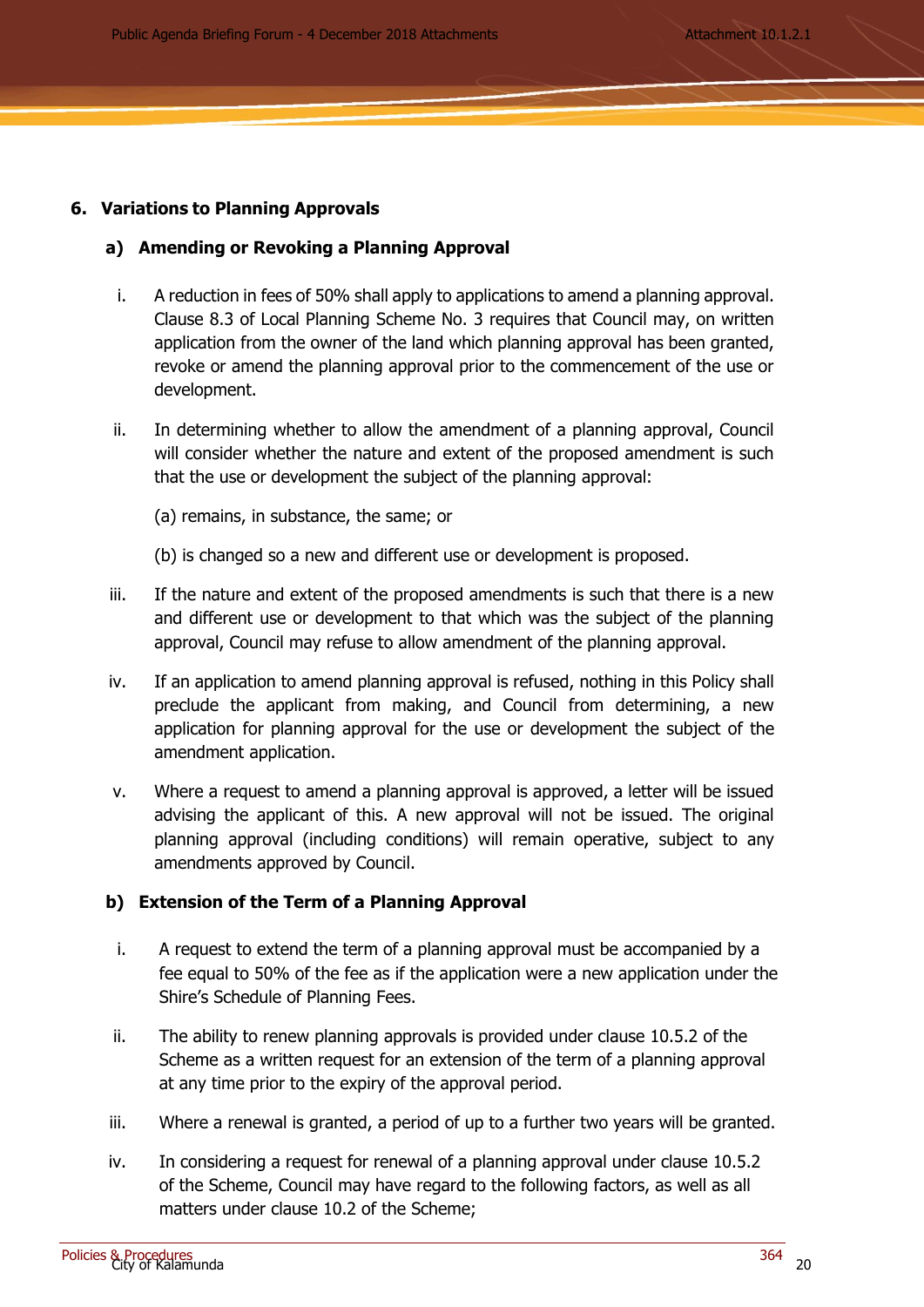- (a) whether the scheme or a relevant planning policy has changed in a material way since the planning approval was granted;
- (b) whether in granting the planning approval, a discretion was exercised in relation to the Scheme or policy requirements; and
- (c) whether a material change has occurred to either the site to which the planning approval relates or the surrounding locality since the planning approval was granted.
- v. Where a request to renew a planning approval is approved, a letter will be issued advising the applicant of this. No new approval will be issued and all other conditions of the approval will remain unchanged.

# **7. Unauthorised Existing Development**

The reduction or refund of planning fees will not under any circumstances apply to applications made under clause 8.4 of Local Planning Scheme No. 3 where a use or development has already been commenced or carried out unlawfully and the purpose of the application is to render that use or development lawful under the Scheme.

# **8. Building Permit Application Fees**

The *Building Regulations 2012* do not make provisions for a building permit to be transferred to another builder and therefore a change in the building contractor requires the issue of a new permit. The Shire will impose the minimum building permit application fee(s) only for the issue of a new permit in this circumstance where:

- (a) following the receipt of a Notice of Secession a landowner nominates a new builder to undertake works that had previously been licensed by the Shire to another builder; and
- (b) in the opinion of the Principal Building Surveyor, the building plans are identical and the act of producing the licence in the new builder's name is an administration issue only, with no reconsideration of the documents being required.

In all other circumstances, the full fee is required to be paid. The Shire will not refund the Building Permit Application fees payable for the issue of the original Permit.